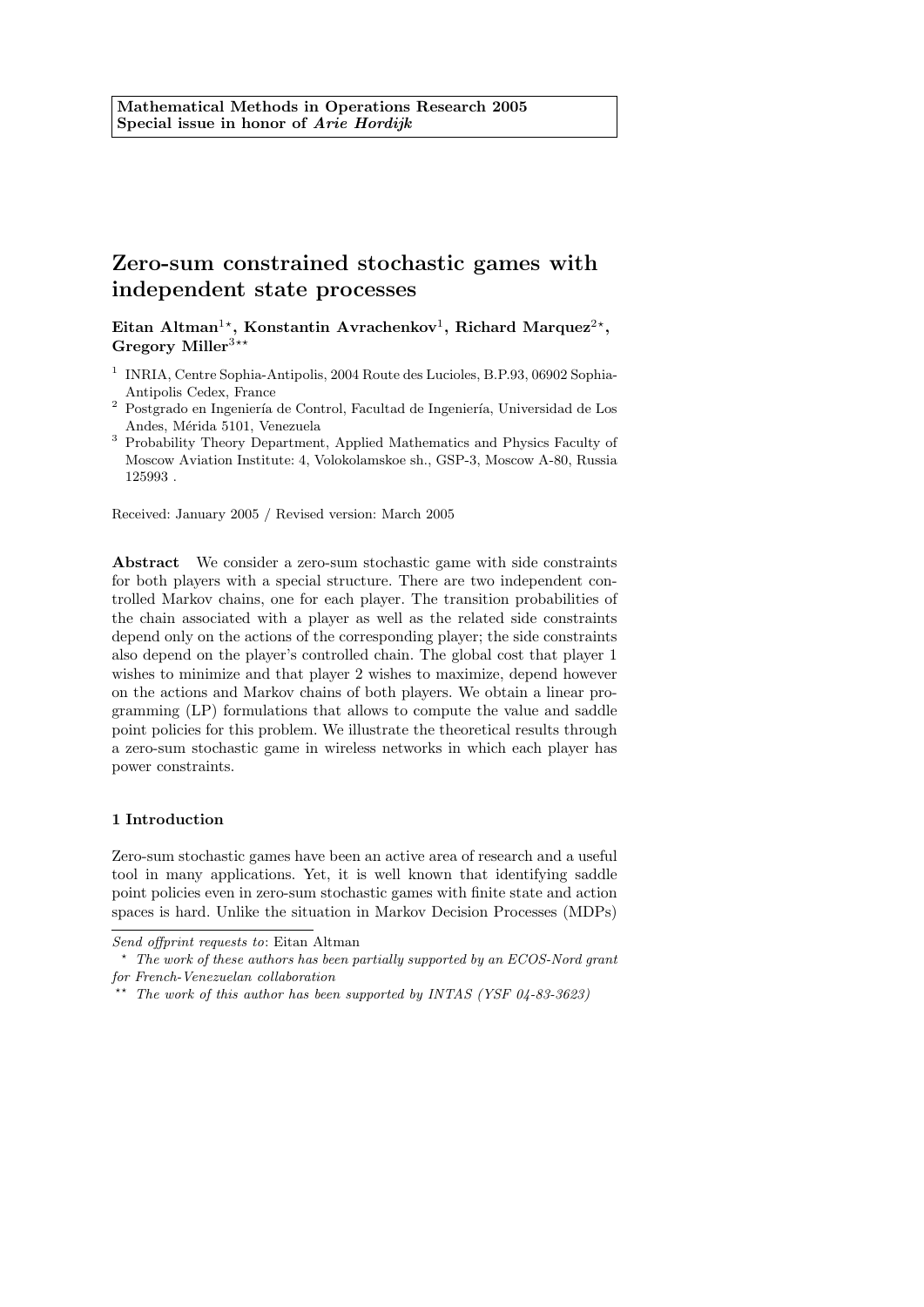in which stationary optimal policies are known to exist (under suitable conditions), and unlike the situation in constrained MDPs (CMDPs) with a multichain structure, in which optimal Markov policies exist [7, 10], we know that saddle point policies in stochastic games need in general to depend on the whole history [5]. This difficulty motivated researchers to search for various possible structures of stochastic games in which saddle point policies exist among stationary or Markov strategies and are easier to compute.

In this paper we consider two CMDPs, where the transition probabilities of each one are controlled by just one of the players who has information only on the history of the CMDP it controls. The cost is determined jointly by the states and actions of both CMDPs. For the expected average cost, we obtain linear programs (LPs) that allow us to compute the value and saddle point policies for both the unichain as well as the multi-chain ergodic structure. We illustrate the theoretical results through a zero-sum stochastic game in wireless networks in which each player has power constraints.

Related work Several papers have already dealt with constrained stochastic games. An important class of zero-sum stochastic games that can be solved using LPs has been introduced in parallel in [8–10, 12]. In those games only one player controls the transition probabilities (but both players determine the cost through their actions). The existence of a stationary Nash equilibrium in non zero-sum constrained stochastic games has been established in [3] under a Slater-type condition. A highly non-stationary saddlepoint was obtained in [11] for constrained stochastic games with expected average costs. Our work as well as the class of games we study are based on [6], who introduced LPs for obtaining the saddle point policies and the value of stochastic games with sample average costs and a unichain structure.

## 2 The model

We consider two MDPs characterized by the triplet  $(\mathbf{I}^k, \mathbf{A}^k, \mathbf{P}^k)$ ,  $k = 1, 2$ , where  $I^k$ ,  $\mathbf{A}^k$  stand for the finite state and action spaces, respectively, and where  $\mathbf{P}^k = \{P_{iaj}^k\}$  stands for the corresponding transition probabilities;  $P_{iaj}^k$  is the probability that player k's state moves from i to j if the player chose action a. At state  $i \in I^k$ , the set of actions available to player k is  $\mathbf{A}^k(i)$ . Let  $\mathbf{K}^k$  stand for the set of  $(i, a), i \in \mathbf{I}^k, a \in \mathbf{A}^k(i)$ .

Define a history  $h_n$  in MDP k as  $h_n = (i_0, a_0, i_1, a_1, ..., i_{n-1}, a_{n-1}, i_n)$ where  $i_\ell \in \mathbf{I}^k$ ,  $a_\ell \in \mathbf{A}^k(i_\ell), \ell = 0, 1, 2, \dots$  A player k strategy u is a sequence  $(u_0, u_1, \ldots)$  where  $u_\ell$  is a probability measure over  $\mathbf{A}^k(i_\ell)$  conditioned on  $h_n$ . Note that player k strategies do not depend on the realizations of the cost. If they were allowed to depend on these then a player could use the costs to estimate the state and actions of the other player.

Player k has  $m_k$  side constraints of the form  $D_s^k(\beta^k, u^k) \leq \xi_s^k$ ,  $s =$ 1, 2, ...,  $m_k$ , where  $\beta^k$  is a probability distribution of the initial state of player k, and where  $\xi_s^k$  are some constants. Let  $\beta = (\beta^1, \beta^2)$ . We shall write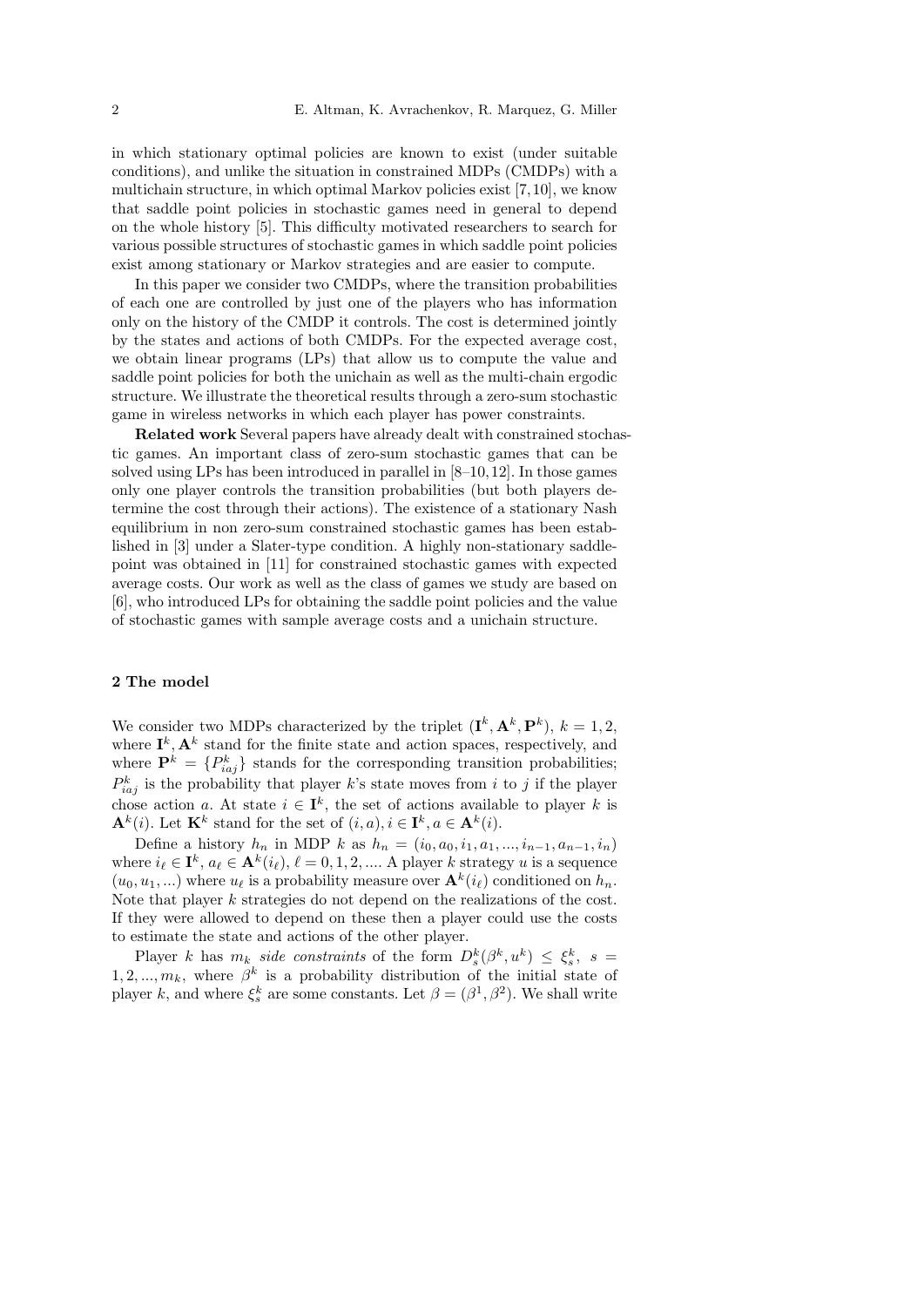Zero-sum constrained stochastic games with independent state processes 3

the side constraints in the vector form

$$
D^k(\beta^k, u^k) \le \xi^k, \qquad k = 1, 2. \tag{1}
$$

Denote by  $U^k$  the set of all strategies (also called policies) for player  $k$ , and let  $U_c^k$  be the set of strategies of player k that satisfy (1). Let  $U_c := (U_c^1, U_c^2)$ . We shall assume throughout

$$
U_c^k \text{ is non empty, } k = 1, 2. \tag{2}
$$

Let  $U^k(S)$  and  $U^k(M)$  be the set of stationary and of Markov policies, respectively, of player k, and set  $U_c^k(S)$  and  $U_c^k(M)$  to be the corresponding subsets that satisfy (1). A stationary policy  $u \in U^k(S)$  is identified with a set of probability functions denoted (with some abuse of notation) as  $u(\cdot|i)$ , over the actions  $\mathbf{A}^k(i)$ . For all  $i \in \mathbf{I}^k$   $u(a|i)$  is then the probability of choosing action a if the state is i. A Markov policy  $u \in U^k(M)$  is identified with a set of probability functions denoted (with some abuse of notation) as  $u(\cdot, n|i)$ , over the actions  $\mathbf{A}^k(i)$ . For all  $i \in \mathbf{I}^k$  and integer n  $u(a, n|i)$  is the probability of choosing action  $a$  at time  $n$  if the state is  $i$ .

We further introduce the cost  $C(\beta^1, \beta^2, u^1, u^2)$  where  $u^k \in U^k$  which player 1 wishes to minimize and which player 2 wishes to maximize. We seek a saddle point couple  $(u^*, v^*) \in U_c$ , i.e. a policy for each player such that

$$
V := \inf_{u \in U_c^1} C(\beta, u, v^*) = C(\beta, u^*, v^*) = \sup_{v \in U_c^2} C(\beta, u^*, v)
$$
(3)

Next we specify what  $C$  and  $D$  will stand for.

Let  $c(i, j, a, b)$  correspond to the immediate cost for player 1 when she is at state i and chooses action a, and when player 2 is at state j and chooses action b.

Let  $d_s^k(i, a)$  be an immediate cost related to the sth side constraint of player  $k$ , when she is at state i and chooses action a.

The expected average cost. We define the expected average costs as

$$
C_{ea}(\beta, u^{1}, u^{2}) = \limsup_{t \to \infty} \frac{1}{t} \sum_{n=0}^{t-1} E_{\beta}^{u} c(I_{n}^{1}, I_{n}^{2}, A_{n}^{1}, A_{n}^{2}),
$$
\n
$$
D_{ea}^{k,s}(\beta^{k}, u^{k}) = \limsup_{t \to \infty} \frac{1}{t} \sum_{n=0}^{t-1} E_{\beta^{k}}^{u^{k}} d_{s}^{k}(I_{n}^{k}, A_{n}^{k}).
$$
\n(4)

Remark 1 It follows from the proof of [2, Theorem 2.8] that our results are unchanged if we replace the lim sup in (4) by lim inf.

#### 3 The unichain case

We consider the expected average cost with a unichain structure: under any pure stationary policy<sup>1</sup>  $u^k$  for player k, the corresponding Markov chain has a single ergodic class.

 $\overline{1}$  A pure policy is one that does not use any randomizations.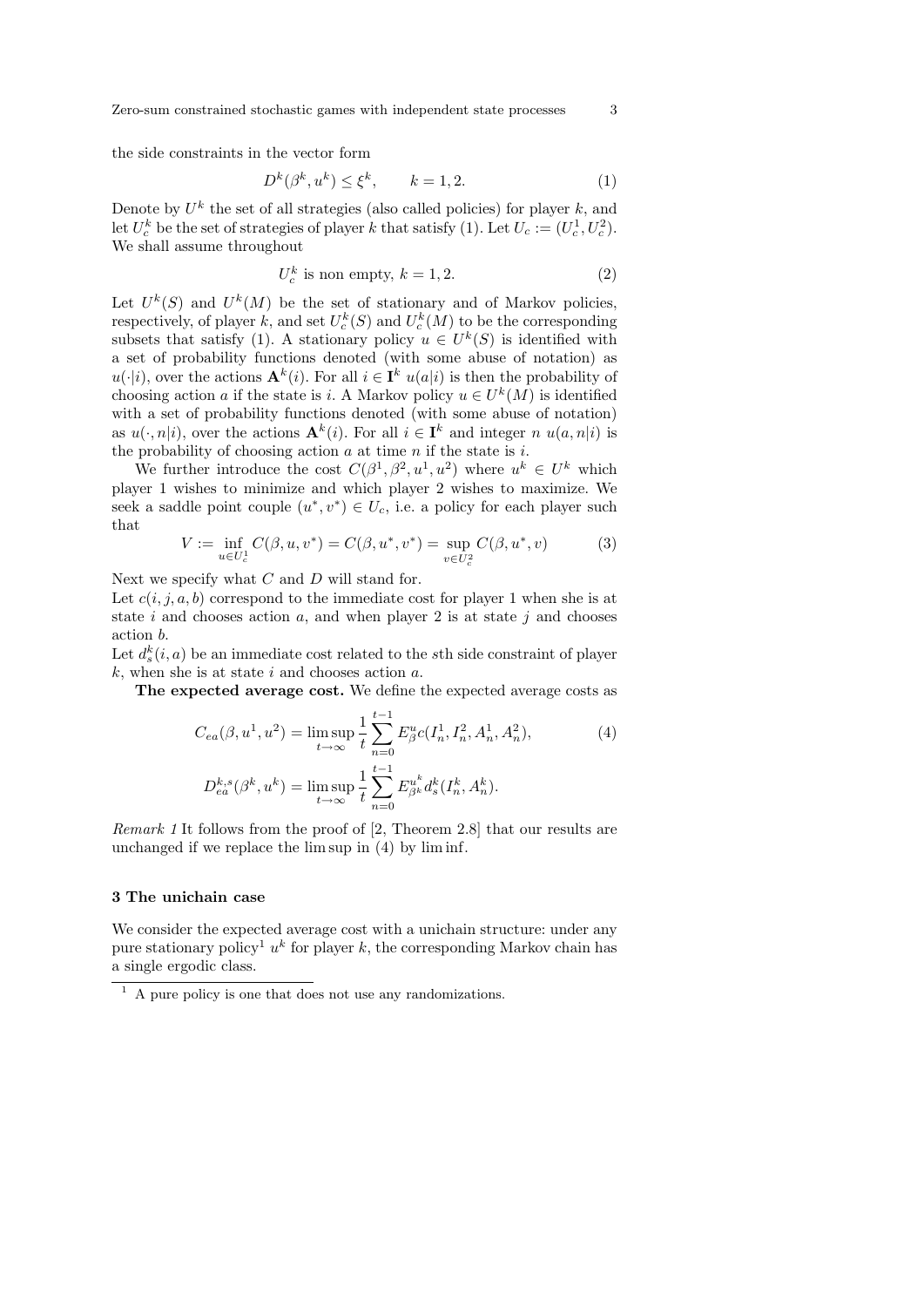We solve the problem

$$
\inf_{u^1 \in U_c^1} \sup_{u^2 \in U_c^2} C_{ea}(\beta, u_1, u_2). \tag{5}
$$

To do that, we first fix a stationary policy  $u^1$  for player 1, then the player 2 is faced with a CMDP for which we know that an optimal policy exists within the stationary policies, see  $[2,$  Theorem  $2.8]^2$ . So for player 2 we find the optimal value of the cost (4)  $\Theta_{ea}^*(u^1)$  for a fixed stationary  $u^1$ . We then solve the optimization problem  $\inf_{u^1 \in U_c^1(S)} \Theta_{ea}^*(u^1)$ . Later we shall show that indeed one can restrict to stationary policies for player 1 without loss of optimality.

#### 3.1 Some definitions

Define for a fixed  $u \in U^k$ ,  $x_{ea}^{k,t}(\beta^k, u) = \{x_{ea}^{k,t}(\beta^k, u; i, a)_{(i,a) \in \mathbf{K}^k}\}\$  where

$$
x_{ea}^{k,t}(\beta^k, u; i, a) := \frac{1}{t} \sum_{n=0}^{t-1} P_{\beta^k}^u(I_n^k = i, A_n^k = a), \quad (i, a) \in \mathbf{K}^k
$$

 $(P_{\beta^k}^u)$  is the unique probability measure corresponding to a policy  $u \in U^k$ for an initial distribution  $\beta^k$  over the states). The set  $X_{ea}^k(\beta^k, u)$  defined as the set of accumulation points of  $x_{ea}^{k,t}(\beta^k, u)$  is known as a set of occupation measures corresponding to a strategy  $u^k$  and an initial distribution  $\beta^k$ .

Let  $\mathbf{Q}_{ea}^{k}$  be the set of vectors  $\rho \in \mathbf{R}^{|\mathbf{K}^{k}|}$  satisfying

$$
\mathbf{Q}_{ea}^{k} = \begin{cases} \sum_{(j,a) \in \mathbf{K}^{k}} \rho(j,a)(\delta_{i}(j) - \mathbf{P}_{jai}^{k}) = 0, & \forall i \in \mathbf{I}^{k}, \\ \sum_{(j,a) \in \mathbf{K}^{k}} \rho(j,a) = 1, & (6) \\ \rho(j,a) \ge 0, & \forall (j,a) \in \mathbf{K}^{k}, \end{cases}
$$

where  $\delta_i(j)$  is the indicator which is equal to one if  $i = j$  and is zero otherwise. It should be noted that any  $\rho$  satisfying the above constraints is a probability measure.

Define further

$$
\mathbf{Q}_{ea,c}^k := \left\{ \rho \in \mathbf{Q}_{ea}^k : \sum_{(j,a) \in \mathbf{K}^k} \rho^k(j,a) d_s^k(j,a) \le \xi_s^k, s = 1, ..., m_k \right\}
$$

Note that  $\mathbf{Q}_{ea,c}^{k}$  is non-empty due to Assumption (2), see [7].

It is shown in [1,7] that the set of achievable occupation measures achieved by all feasible strategies  $u^k \in U_c^k$  equals to those achieved by stationary policies and further equals to the set  $\mathbf{Q}_{ea,c}^k$ .

<sup>&</sup>lt;sup>2</sup> This reference implies the sufficiency of stationary policies for both the cases of maximizing as well as for minimizing  $C_{ea}$  subject to side constraints.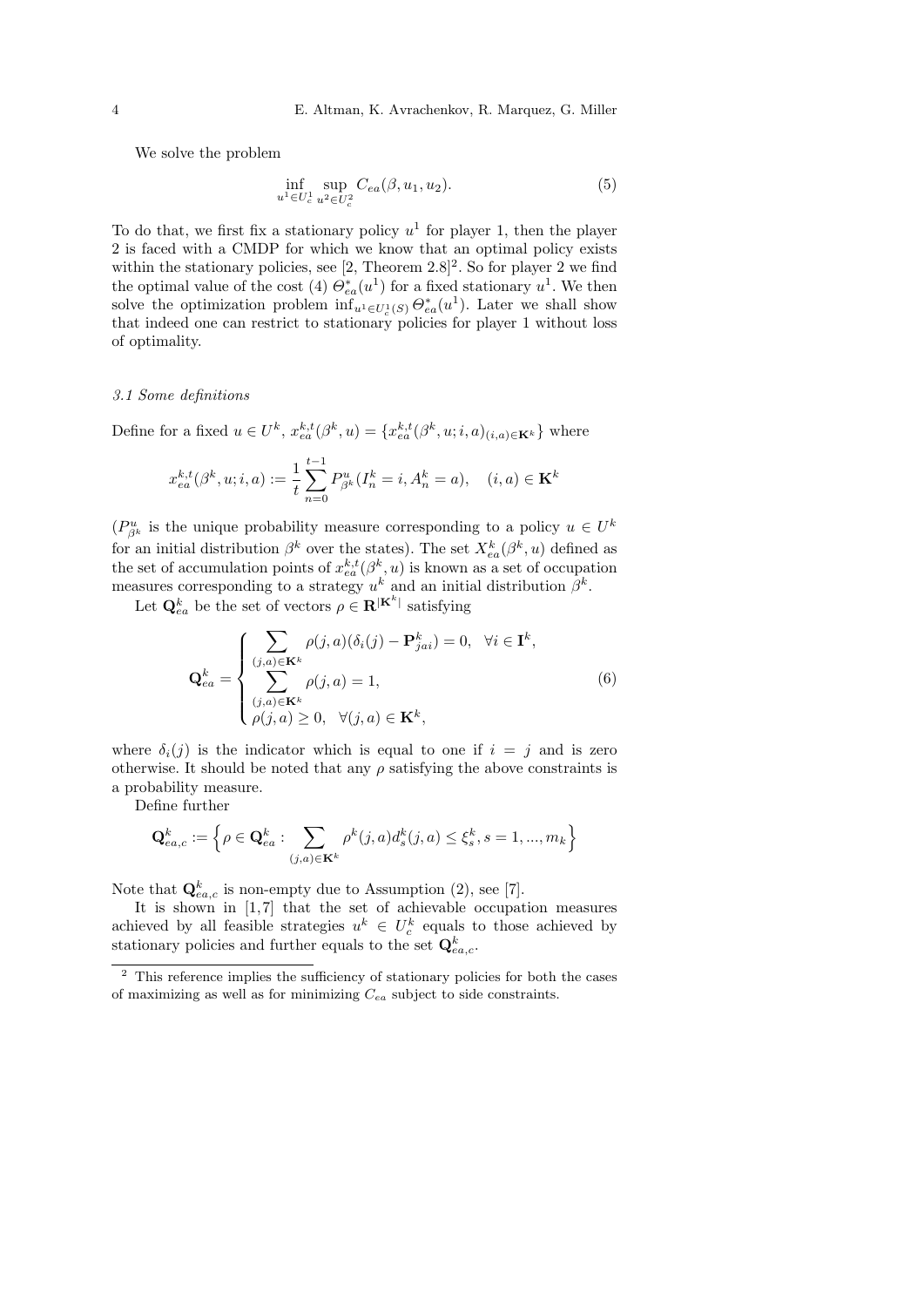For a given probability measure  $\rho$  over  $\mathbf{K}^k$ , we define the stationary policy  $w^k(\rho^k)$  as

$$
w_i^k(a,\rho) = \frac{\rho(i,a)}{\sum_{a' \in \mathbf{A}(i)} \rho(i,a')}, \qquad a \in \mathbf{A}^k(i),\tag{7}
$$

whenever the denominator is non-zero (when it is zero,  $w^k(\rho)$  is chosen arbitrarily). Here  $w_i^k(a, \rho)$  is the probability that player k will choose action a at state i according to this stationary policy.

Let u be a policy for which for all i and a,  $P_{\beta}^{u}(I_{n}^{k} = i, A_{n}^{k} = a)$  has a limit which we denote by  $\pi_{ea}^k(\beta^k, u; i, a)$ . For policies with this property we have

$$
\pi_{ea}^k(\beta^k, u; i, a) = \lim_{t \to \infty} x_{ea}^{k,t}(\beta^k, u; i, a).
$$

These include in particular the stationary policies. If  $\pi^k(u) = {\pi^k(u; i)}_{i \in \mathbb{I}^k}$ is the unique steady state distribution of the Markov chain induced by a stationary policy  $u \in U^k$ , then

$$
\pi_{ea}^k(\beta^k, u; i, a) = \pi^k(u; i)u(a|i),
$$

which is independent of the initial distribution  $\beta^k$ .

# 3.2 Player 2

We fix a stationary policy  $u^1$  for player 1. Then player 2 is faced with a standard CMDP. It follows from [1] that the optimal value for player 2 among all policies  $U_c^2$  is given by the value of the following LP:

Find 
$$
\Theta_{ea}^{*}(u^{1}) := \max_{\rho^{2} \in \mathbf{Q}_{ea,c}^{2}} \sum_{(j,a) \in \mathbf{K}^{2}} \rho^{2}(j,a)c(u^{1};j,a)
$$
 (8)

where 
$$
c(u^1; j, b) := \sum_{(i,a)\in \mathbf{K}^1} \pi_{ea}^1(\beta^1, u^1; i, a) c(i, j, a, b), \quad u^1 \in \mathbf{U}^1.
$$
 (9)

Moreover,  $w^2(\rho^2)$  is an optimal stationary policy for player 2 in this CMDP [1]. Hence the above LP allows us to obtain a best response of player 2 against a stationary policy of player 1.

We shall also use the dual LP. Its decision variables are  $\psi^2$ ,  $\phi^2(i)$ ,  $i \in$  $I^2$  as well as the *m*-dimensional non-positive vector  $\lambda^2 \in \mathbb{R}^{m_2}$  ( $\dot{\psi}^2$  will correspond to the value of the expected average problem for fixed stationary u<sup>1</sup> and for an immediate reward of  $c(u^1;j,b) + \langle \lambda^2, d^2(j,b) \rangle$ , and  $\lambda^2$  will correspond to Lagrange multipliers related to the side constraints of player 2). With  $\langle \cdot, \cdot \rangle$  denoting the scalar product, we have:

$$
\Theta_{ea}^{*}(u^{1}) := \min_{\psi^{2}, \phi^{2}, \lambda^{2}} \psi^{2} - \sum_{s=1}^{m_{2}} \lambda_{s}^{2} \xi_{s}^{2} \text{ subject to}
$$
\n
$$
\phi^{2}(j) + \psi^{2} \ge c(u^{1}; j, b) + \langle \lambda^{2}, d^{2}(j, b) \rangle
$$
\n(10)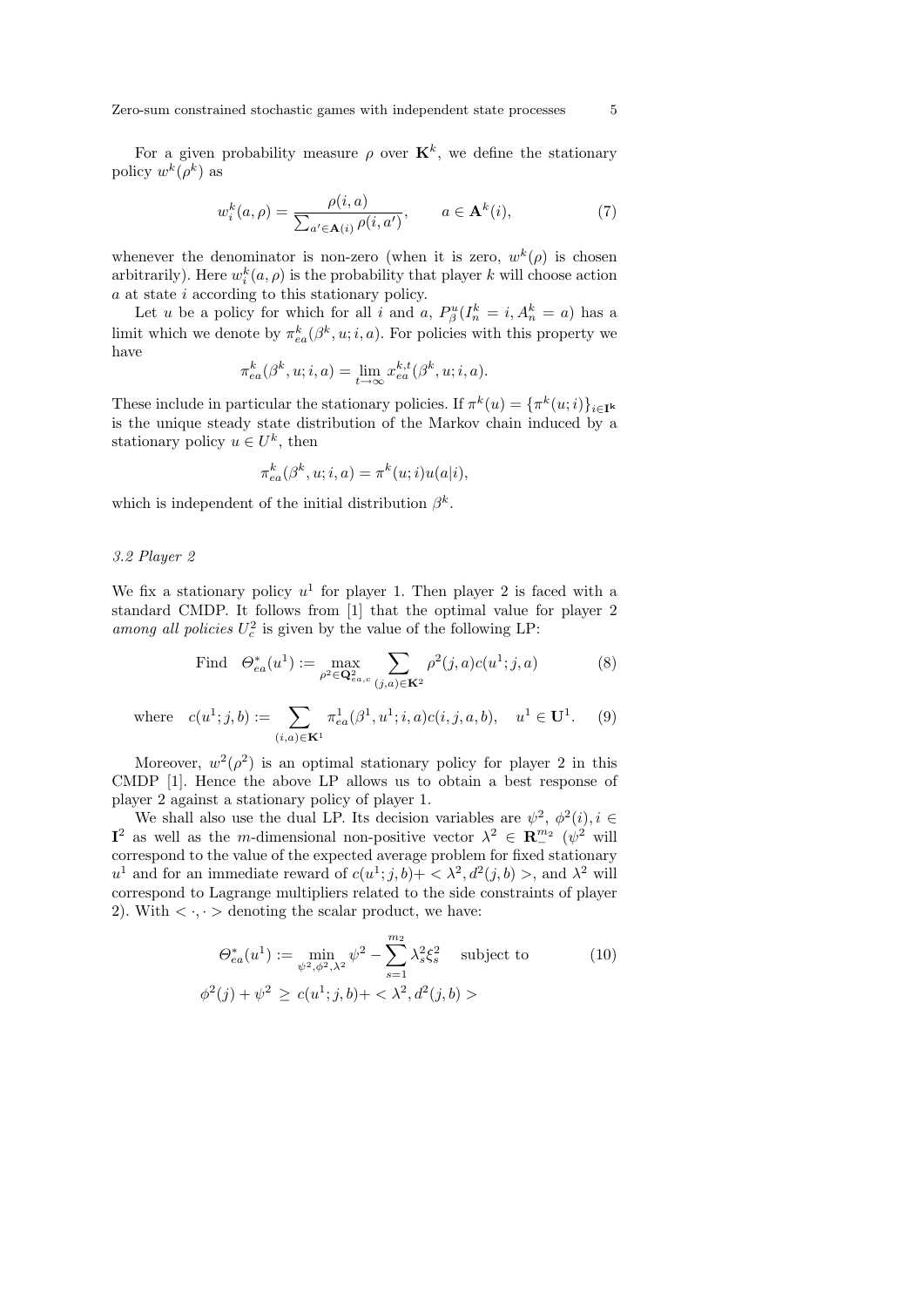6 E. Altman, K. Avrachenkov, R. Marquez, G. Miller

+ 
$$
\sum_{\ell \in \mathbf{I}^2} \mathbf{P}_{jb\ell}^2 \phi^2(\ell), \quad \forall (j, b) \in \mathbf{K}^2
$$
  
\n $\lambda_s^2 \leq 0, \quad s = 1, \dots, m_2.$  (11)

# 3.3 Player 1

It follows from the previous subsection that Player 1 is faced with the optimization problem:  $\inf_{u^1 \in U_c^1(S)} \Theta_{ea}^*(u^1)$  where  $\Theta_{ea}^*(u^1)$  is given in (10). It is seen from (9), however, that the dependence on  $u^1$  is only through occupation measure  $X_{ea}^1(\beta^1, u^1)$ . We know from [1] that

$$
\left\{ X_{ea}^{1}(\beta^{1}, u^{1}) : u^{1} \in U_{c}^{1}(S) \right\} = \mathbf{Q}_{ea,c}^{1}
$$
 (12)

Moreover, for any  $\rho^k \in \mathbf{Q}_{ea}^k$ , the stationary policy defined in (7) provides

$$
\pi_{ea}^k(\beta^k, w(a,\rho); i, a) = \rho^k(i,a),
$$

see [1]. Hence, the following LP provides the value for problem (5), when player 1 restricts to stationary policies (we shall show later that such restriction is without loss of optimality).

$$
\mathbf{LP}_{ea}: \quad \text{Find } \mathcal{C}_{ea}^* := \min_{\psi^2, \phi^2, \lambda^2, \rho^1 \in \mathbf{Q}_{ea,c}^1} \psi^2 - \sum_{s=1}^{m_2} \lambda_s^2 \xi_s^2 \quad \text{subject to}
$$
\n
$$
\phi^2(j) + \psi^2 \ge \sum_{(i,a) \in K^1} \rho^1(i,a)c(i,j,a,b) + \langle \lambda^2, d^2(j,b) \rangle + \sum_{\ell \in \mathbf{I}^2} \mathbf{P}_{jbb}^2 \phi^2(\ell), \quad \forall (j,b) \in \mathbf{K}^2
$$
\n
$$
\lambda_s^2 \le 0, \quad s = 1, \dots, m_2.
$$

Moreover, for any  $\rho_1^* \in \mathbf{Q}_{ea,c}^1$  for which  $(\psi^2, \phi^2, \lambda^2, \rho^1)$  achieves the above minimization, the corresponding  $w^1(\rho_1^*)$  (defined in (7)) provides a policy for Player 1 which is the best among stationary policies.

Next we consider the problem

$$
\sup_{u^2 \in U_c^2(S)} \inf_{u^1 \in U_c^1} C_{ea}(\beta, u_1, u_2). \tag{13}
$$

Introduce the following LP:

$$
\mathbf{DP}_{\mathbf{ea}} : \text{Find } \mathbf{C}_{ea}^* := \max_{\psi^1, \phi^1, \lambda^1, \rho^2 \in \mathbf{Q}_{ea,c}^2} \psi^1 - \sum_{s=1}^{m_1} \lambda_s^1 \xi_s^1 \quad \text{subject to}
$$
\n
$$
\phi^1(i) + \psi^1 \leq \sum_{(j,b) \in K^2} \rho^2(j,b)c(i,j,a,b) + \langle \lambda^1, d^1(i,a) \rangle
$$
\n
$$
+ \sum_{\ell \in \mathbf{I}^1} \mathbf{P}_{ia\ell}^1 \phi^1(\ell), \quad \forall (i,a) \in \mathbf{K}^1
$$
\n
$$
\lambda_s^1 \geq 0, \quad s = 1, \dots, m_1.
$$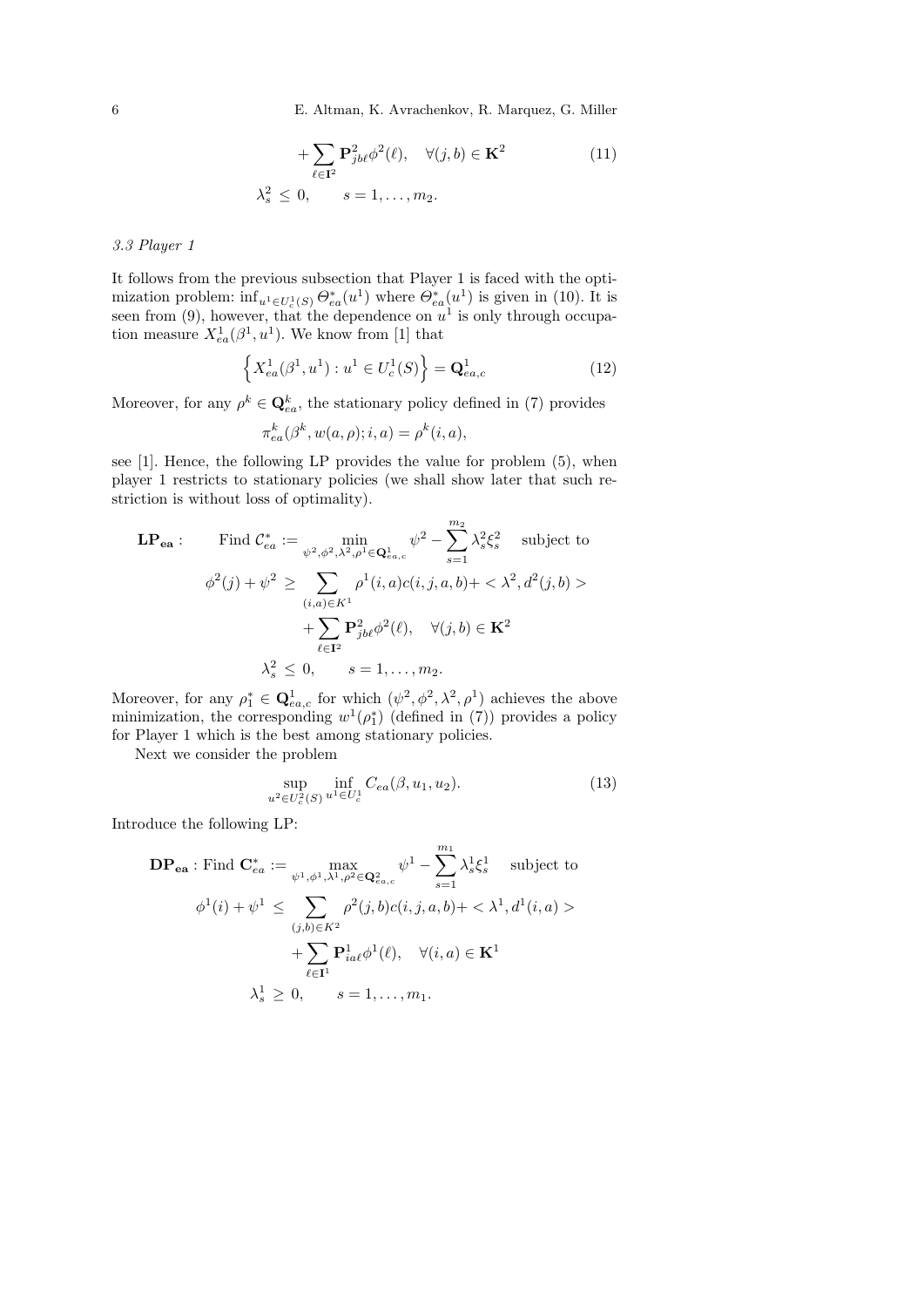Zero-sum constrained stochastic games with independent state processes 7

By the same arguments as before, for any  $\rho_2^* \in \mathbb{Q}_{ea,c}^2$  for which  $(\psi^1, \phi^1, \lambda^1, \rho^2)$ achieves the maximal value of  $\mathbf{C}^*_{ea}$ , the corresponding  $w^2(\rho_2^*)$  (defined in (7)) provides a policy for Player 2 which is the best among stationary policies for problem (13).

Due to the duality of the LP<sub>ea</sub> and DP<sub>ea</sub>, we conclude that  $\mathcal{C}_{ea}^* = \mathbf{C}_{ea}^*$ and thus that  $(w^1(\rho_1^*), w^2(\rho_2^*))$  are a saddle point for (3). Indeed,

$$
C_{ea}^{*} = \sup_{u^{2} \in U_{c}^{2}(S)} \inf_{u^{1} \in U_{c}^{1}} C_{ea}(\beta, u_{1}, u_{2}) \le \sup_{u^{2} \in U_{c}^{2}} \inf_{u^{1} \in U_{c}^{1}} C_{ea}(\beta, u_{1}, u_{2})
$$
  
 
$$
\le \inf_{u^{1} \in U_{c}^{1}} \sup_{u^{2} \in U_{c}^{2}} C_{ea}(\beta, u_{1}, u_{2}) \le \inf_{u^{1} \in U_{c}^{1}(S)} \sup_{u^{2} \in U_{c}^{2}} C_{ea}(\beta, u_{1}, u_{2}) = C_{ea}
$$

which implies that all inequalities hold with equality.

#### 4 The expected average cost: multichain case

Following [7,10], we introduce the class of policies  $U^k(1)$  which are all policies u of player k for which the set  $X_{ea}^{k}(\beta^{k},u)$  is a singleton. Define  $\tilde{U}^k(M^*) = U^k(1) \cap U^k(M)$ . We further define  $U^k(M^*)$  as the subset of  $\tilde{U}^k(M^*)$  of policies for which  $P_{\beta^k}^u(I_n^k = i, A_n^k = a)$  has a single limit. It follows from [7, Theorem 2] that the set of all occupation measures achieved by strategies  $u^k \in U^k(M^*)$  is equal to the set of all occupation measures achieved by all policies.

Define  $\mathbf{Q}_{eam,c}^{k}(\beta^{k})$  as the set of couples  $(\rho, z)$  satisfying

$$
\begin{cases}\n\sum_{(j,a)\in\mathbf{K}^k} \rho(j,a)(\delta_i(j) - \mathbf{P}_{jai}^k) = 0, & \forall i \in \mathbf{I}^k \\
\sum_{a\in\mathbf{A}^k(i)} \rho(i,a) + \sum_{(j,a)\in\mathbf{K}^k} z(j,a)(\delta_i(j) - \mathbf{P}_{jai}^k) = \beta_i^k, & \forall i \in \mathbf{I}^k \\
\rho(j,a) \ge 0, & z(j,a) \ge 0 \\
\sum_{(j,a)\in\mathbf{K}^k} \rho(j,a)d_s^k(j,a) \le \xi_s^k, & s = 1,...,m_k,\n\end{cases}
$$

For the meaning of the new decision variable  $z$ , see [4]. For any policy  $u \in U^k(M^*)$  of player k, the other player is faced with a CMDP for which there exists an optimal policy within  $U^{l}(M^*)$   $(l \neq k)$  that can be computed as in [7]. This follows from the same arguments as in the proof of [2, Theorem 2.8. Thus, for a fixed  $u^1 \in U^1(M^*)$ , the value of this CMDP is given by that of the LP (8) with  $\mathbf{Q}_{eam,c}^k(\beta^k)$  replacing  $\mathbf{Q}_{ea,c}^k(\beta^k)$ . Its dual is

$$
\Theta_{ea}^{*}(u^{1}) := \min_{\psi^{2}, \phi^{2}, \lambda^{2}} < \beta^{2}, \psi^{2} > -\sum_{s=1}^{m_{2}} \lambda_{s}^{2} \xi_{s}^{2} \text{ subject to}
$$

$$
\sum_{\ell \in \mathbf{I}^{2}} (\delta_{j}(\ell) - \mathbf{P}_{jb\ell}^{2}) \psi^{2}(\ell) \ge 0, \qquad \forall (j, b) \in \mathbf{K}^{2}
$$

$$
\phi^{2}(j) + \psi^{2}(j) \ge c(u^{1}; j, b) + \langle \lambda^{2}, d^{2}(j, b) \rangle + \sum_{\ell \in \mathbf{I}^{2}} \mathbf{P}_{jb\ell}^{2} \phi^{2}(\ell), \quad \forall (j, b) \in \mathbf{K}^{2}
$$

$$
\lambda_{s}^{2} \le 0, \qquad s = 1, ..., m_{2},
$$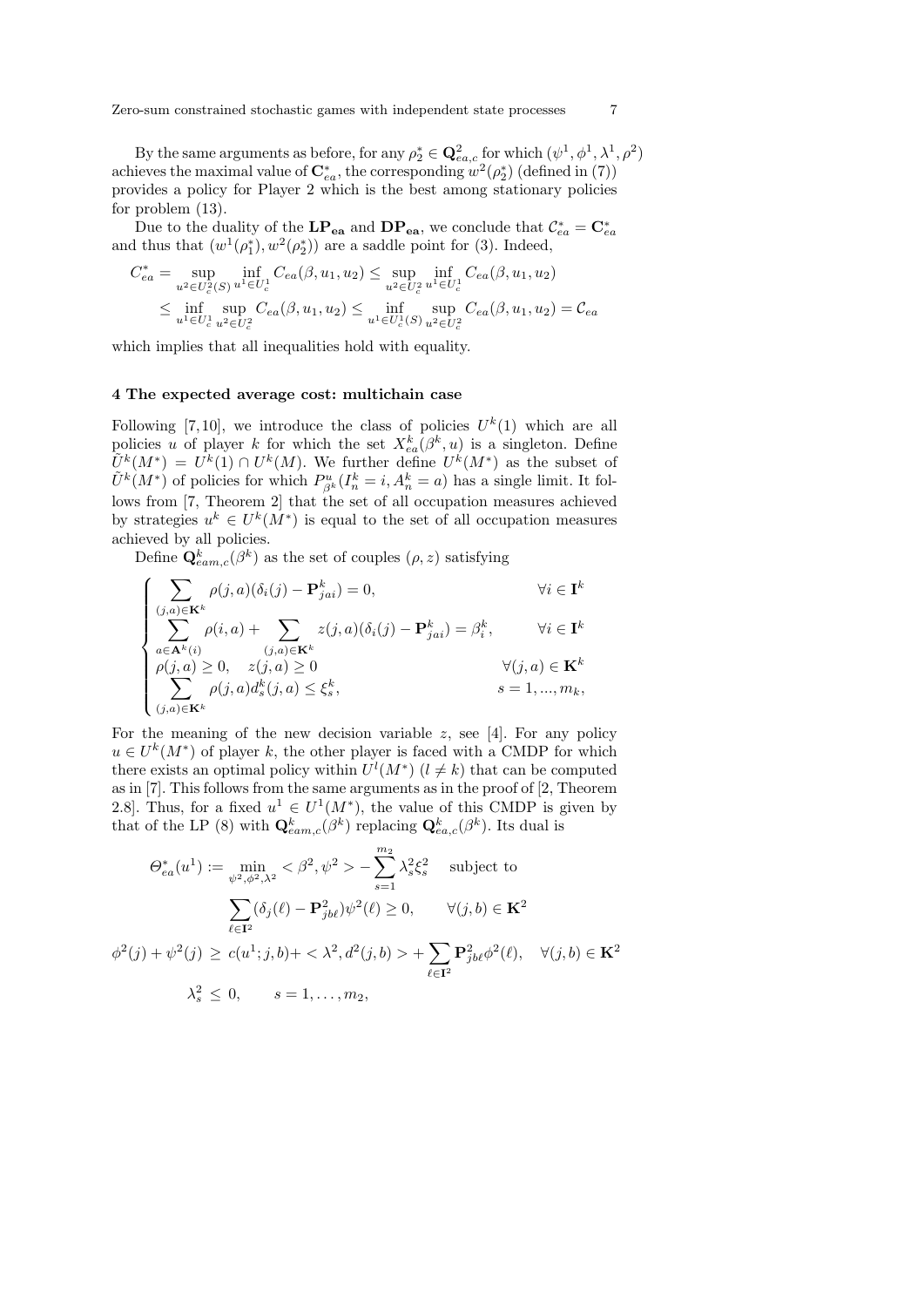where  $c(u^1; j, b)$  is given in (9). To minimize  $\Theta_{ea}^*(u^1)$  over  $u^1 \in U_c^1(M^*)$ , we have to solve

$$
\mathbf{LP}_{\mathbf{eam}}(\beta) : C_{ea}^{*} := \min_{\psi^{2}, \phi^{2}, \lambda^{2}, (\rho^{1}, z^{1}) \in \mathbf{Q}_{ea,c}^{1}(\beta^{1})} < \beta^{2}, \psi^{2} > -\sum_{s=1}^{m_{2}} \lambda_{s}^{2} \xi_{s}^{2} \quad \text{s.t.}
$$

$$
\sum_{\ell \in \mathbf{I}^{2}} (\delta_{j}(\ell) - \mathbf{P}_{j b \ell}^{2}) \psi^{2}(\ell) \ge 0, \qquad \forall (j, b) \in \mathbf{K}^{2}
$$

$$
\phi^{2}(j) + \psi^{2}(j) \ge \sum_{(i, a) \in \mathbf{K}^{1}} \rho^{1}(i, a) c(i, j, a, b) + \langle \lambda^{2}, d^{2}(j, b) \rangle + \sum_{\ell \in \mathbf{I}^{2}} \mathbf{P}_{j b \ell}^{2} \phi^{2}(\ell), \quad \forall (j, b) \in \mathbf{K}^{2}
$$

$$
\lambda_{s}^{2} \le 0, \qquad s = 1, ..., m_{2}.
$$

For any optimal solution of the above LP, one can obtain from the variables  $(\rho^1, z^1)$  an optimal policy  $u^1 \in U^1(M^*)$  for player 1, as it is done in [7]. The dual of the above LP then provides an optimal policy for player 2.

#### 5 Examples in wireless communications

#### 5.1 Example 1

We consider two mobile terminals and one base station. Mobile 1 seeks to transmit information to the base station. Mobile 2 has an antagonistic objective: to prevent or to jam the transmissions of mobile 1 to the base station. We consider a discrete time model. At each slot  $n$ , mobile  $k$  transmits a packet with power level  $p_n^k$ . The radio channel between mobile k and the base station is characterized by a Markov chain  $\mathbf{M}^{k}$ . The channel state of both mobiles are independent. The channel state of a mobile determines the power attenuation between the mobile and the base station. Denote by  $h^k(\zeta)$  the attenuation of mobile k's power when at state  $\zeta \in \mathbf{M}^k$ . The throughput (the amount of bits per second) that mobile 1 can send to the base station at a given slot  $n$  is given by

$$
T(\zeta^1, \zeta^2, p^1, p^2) = B \log_2 \left( 1 + \frac{p^1 h^1(\zeta^1)}{N_0 + p^2 h^2(\zeta^2)} \right)
$$
 (14)

where B is a channel bandwidth,  $\zeta^1$ ,  $\zeta^2$  are the channel states and  $p^1$ ,  $p^2$  are the power levels.  $N_0$  is a constant that stands for the thermal noise power at the receiver. The term  $p^k h^k(\zeta^k)$  determines the power level received at the base station from mobile k. The term  $\frac{p^1 h^1(\zeta^1)}{N_0 + p^2 h^2(\zeta^2)}$  is the ratio between the power received at the base station from mobile 1 and the total power of noise and interference. Eq. (14) is known as the Shannon capacity. It gives the least upper bound of the transmission rate that can be achieved with an error probability less than any  $\epsilon > 0$ , if we assume that the interference of player 2 at a slot is presented as a Gaussian white noise (this excludes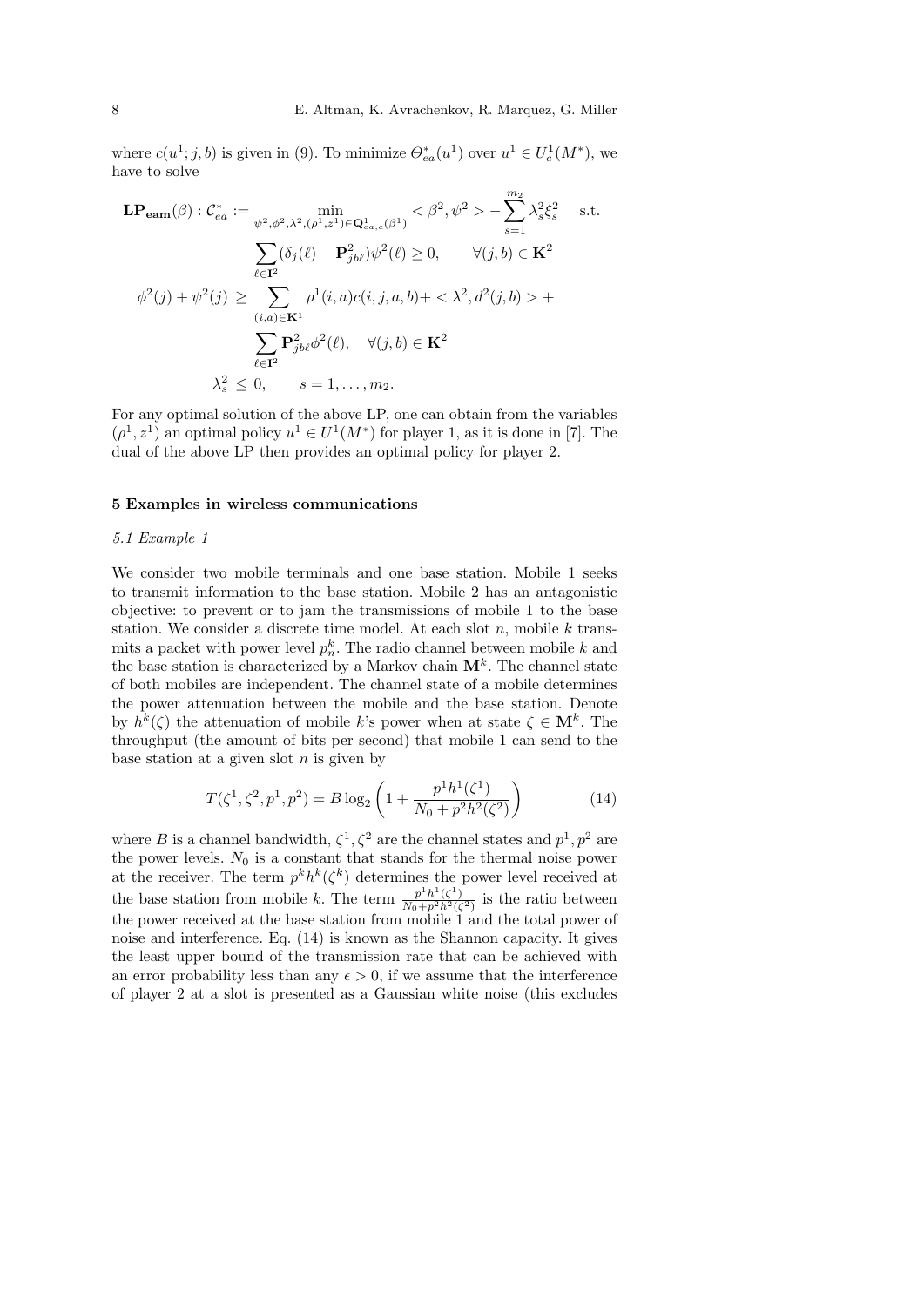the possibility of the receiver to decode the signal of Player 2 which, if successful, would have allowed to subtract it from the noise experienced by player 1).

Mobile k's action set is given by a discrete set  $\text{Pow}^k$ , where  $\text{Pow}^k$  stands for the transmission power and is given by a finite ordered set  $\text{Pow}^k$  =  $(pow_1^k, ..., pow_\nu^k)$ .

We assume that each mobile has a constraint on the power that it can use. We see that our formalism of independent state processes can indeed be used to model and solve this problem. In particular, the expected average cost seems to be appropriate if the mobiles have constraints on the expected average power consumption.

In example 1, no player controls the transitions. It might at first seem to be a special case of the framework of  $[9,12]$  where only one player controls the transitions and the other doesn't. But in fact, the framework of [9, 12] is different from ours since in the former, both players have full state information whereas in our framework, each player has its own information.

### 5.2 Numerical calculations for example 1

Let the radio channel between mobile  $k$  and the base station be characterized by a Markov chain  $\mathbf{M}^k$  with states  $\zeta_i = 0, \ldots, N, N = 10$  and the following transition probabilities:

$$
P_{i,i}^k = P_{i,i+1}^k = \frac{1}{2}, \qquad i = 0; P_{i,i}^k = P_{i,i-1}^k = P_{i,i+1}^k = \frac{1}{3}, \quad i = 2, ..., N-1; P_{i,i}^k = P_{i,i-1}^k = \frac{1}{2} \qquad i = N.
$$
 (15)

The transition probabilities (15) imply that at each slot the Markov chain with the same probability does one of the following: preserves its state, changes it to the next one or changes it to the previous one.

Each state of the Markov chain radio channel correspond to some level of the power attenuation:

|                          |     |                               | $\cdots$ |          |
|--------------------------|-----|-------------------------------|----------|----------|
| $\overline{\phantom{a}}$ | J.U | $\mathsf{v} \cdot \mathsf{r}$ | $\cdots$ | . .<br>◡ |

Let mobile k's action set  $\text{Pow}^k$  be given by  $\text{Pow}^k = (0, ..., 10)$ . The exact power of the signal of the mobile k is  $P_j^k = P_0 \text{Pow}_j^k$ , where  $P_0$  is some base value of the power, and  $\text{Pow}_j^k$  is one of the elements of  $\text{Pow}^k$ . For the noise power at the receiver we will assume that  $N_0 = P_0 n_0$ , where we take  $n_0 = 1$ . As the cost function depends only on the ratio between the power received from the first mobile and the total power of noise and interference of the second, we do not need to specify the exact value of the base power  $P_0$ .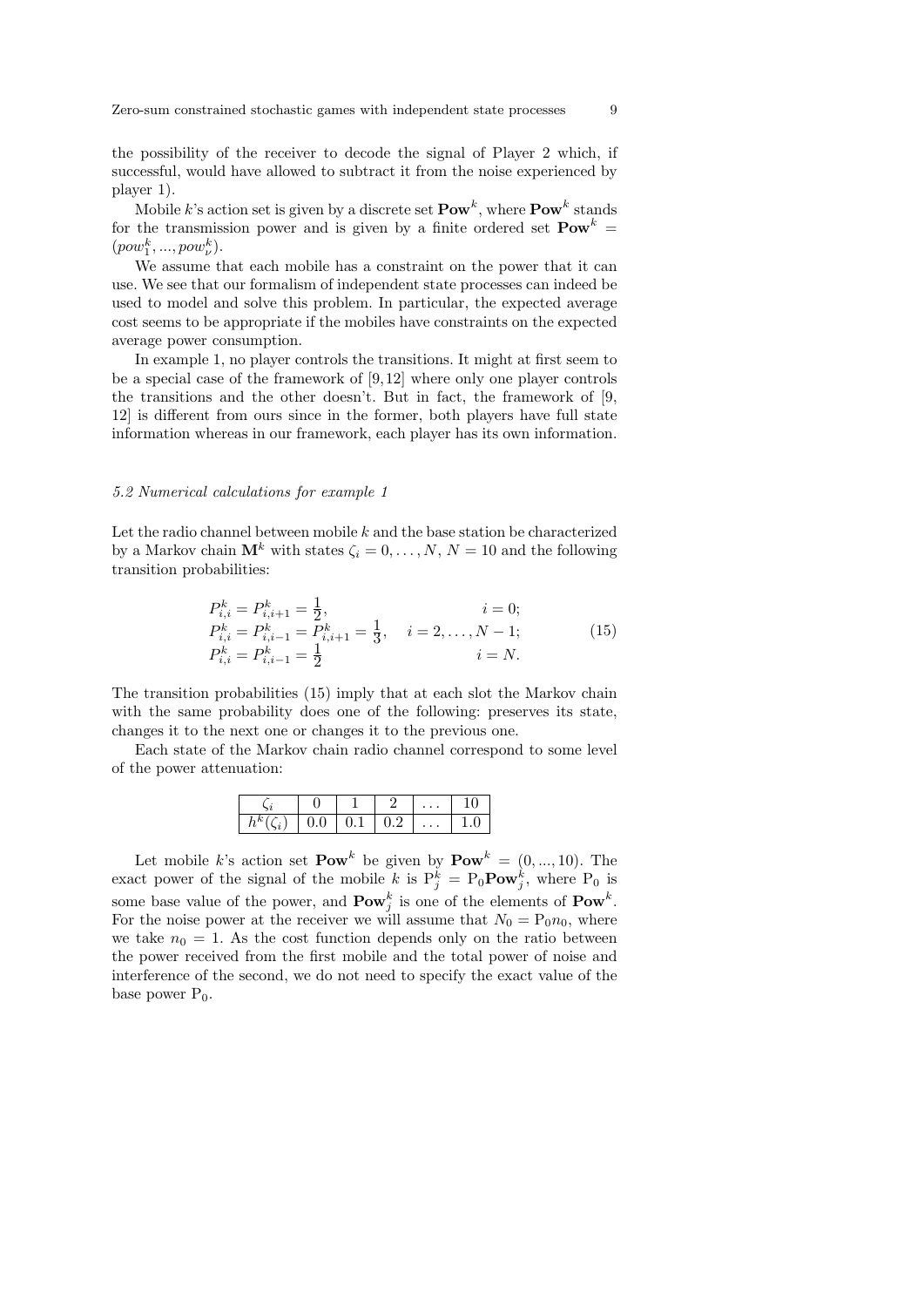Let the expected average power consumption of both mobiles be constrained by the following bound:

$$
D_{ea}^k(u^k) \le 5\mathcal{P}_0.
$$

The immediate cost related to this constraint is

$$
d^k(\xi_i^k, \mathbf{P}_j^k) = \mathbf{P}_j^k = \mathbf{P}_0 \mathbf{Pow}_j^k.
$$

As the transition probabilities of both players do not depend on their strategies, the problem is of unichain case and thus has a solution within stationary policies.

On fig. 1 one can see the supports of the optimal policies of both players.



Fig. 1 Supports of the optimal policies.

The exact values of the stationary policies  $w^k(h^k(\zeta_i), pow_j)$  are the following:

 $w^1(0,0) = w^1(0.1,0) = w^1(0.2,0) = w^1(0.4,5) = w^1(0.5,6) =$  $= w^1(0.6, 7) = w^1(0.7, 8) = w^1(0.8, 8) = w^1(0.9, 9) = w^1(1.0, 9) = 1,$  $w^1(0.3, 2) = \frac{1}{3}, \quad w^1(0.3, 3) = \frac{2}{3};$  $w^2(0,0) = w^2(0.1, 2) = w^2(0.2, 5) = w^2(0.3, 6) = w^2(0.4, 6) =$  $= w^2(0.5, 6) = w^2(0.6, 6) = w^2(0.7, 6) = w^2(0.8, 6) = w^2(1.0, 5) = 1,$  $w^2(0.9, 5) = \frac{2}{3}, \quad w^2(0.9, 6) = \frac{1}{3}.$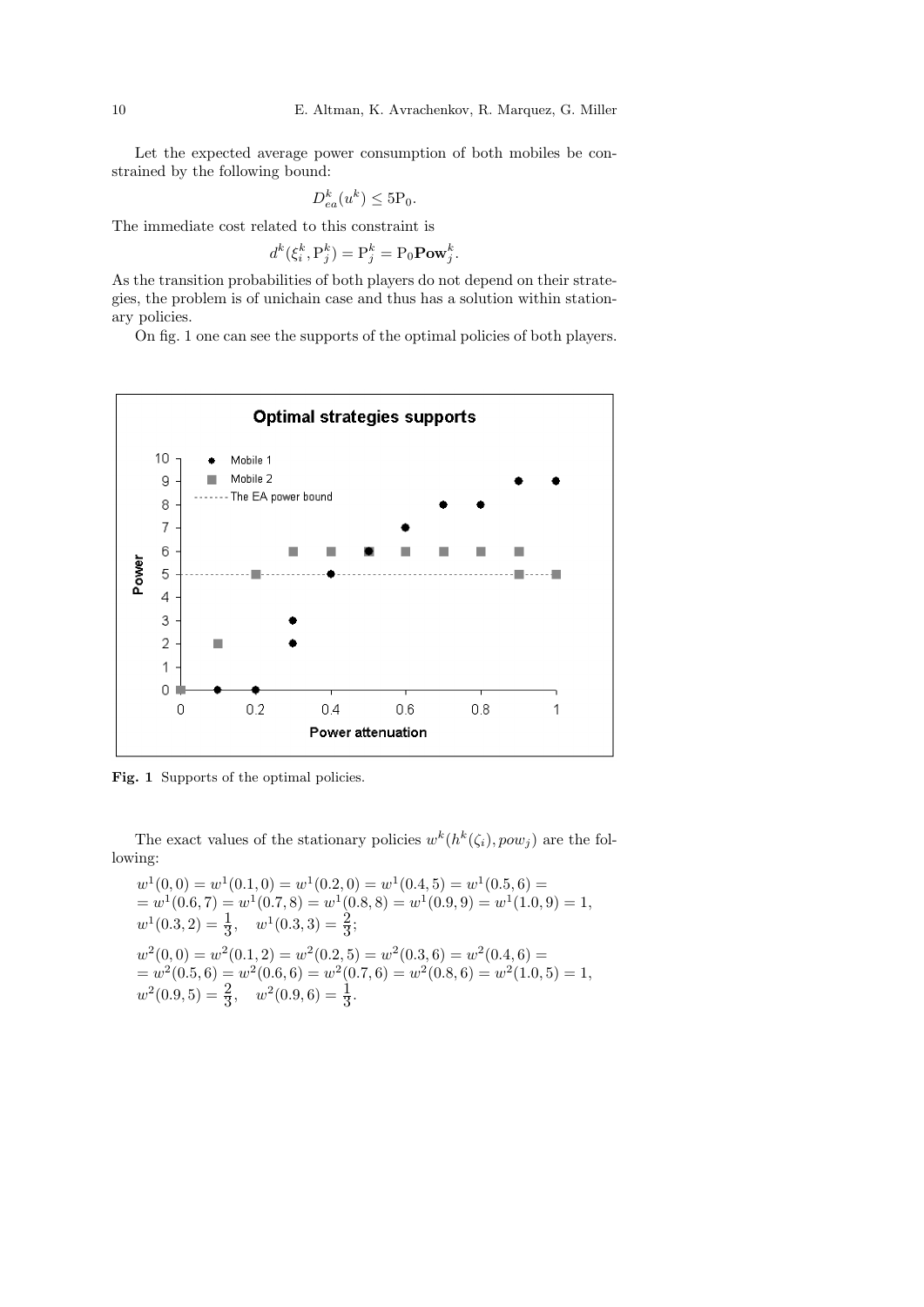The value of the expected average cost in this problem is  $\mathcal{C}^*_{ea} = \mathbf{C}^*_{ea}$ 0.9207.

#### 5.3 Example 2

Let us consider the same statement as in example 1, but now we will presume that if at time t, mobile k uses some power level then at time  $t+1$  it can only move to the neighboring states (increasing or decreasing the level by 1) or stay at the same power level. This is compatible with the UMTS standard for the 3rd generation cellular phones in Europe.

It then follows that the Mobile k's state is thus given by a set  $I^k =$  $(M^k \times \text{Pow}^k)$ , where  $M^k$  stands for the channel state and  $\text{Pow}^k$  stands for the present transmission power. The action set of mobile  $k$  at state  $i = (\zeta^k, pow_j)$  is  $\mathbf{A}^k(i) = \{-1, 0, 1\}$  for  $1 < j < \nu$  where  $a = -1$  results in a decrease of the power level to  $pow_{j-1}$ ,  $a = 0$  means remaining at the same power level, and  $a = 1$  means increasing the power level to  $pow_{i+1}$ . Moreover, for  $j = 1$ ,  $\mathbf{A}^k(i) = \{0, 1\}$  and for  $j = \nu^k$ ,  $\mathbf{A}^k(i) = \{-1, 0\}$ .

In this case the CMDPs are not unichain anymore. Moreover, unlike the previous example, here each mobile indeed controls also the state transitions of his MDP.

## Acknowledgements

We would like to thank the reviewer for several very useful suggestions that significantly improved the presentation and the content of the paper.

## References

- 1. E. Altman, Constrained Markov Decision Processes, Chapman and Hall/CRC, 1999
- 2. E. Altman and A. Shwartz, "Markov decision problems and state-action frequencies", SIAM J. Control and Optimization, 29, No. 4, pp. 786-809, 1991.
- 3. E. Altman and A. Shwartz, "Constrained Markov Games: Nash Equilibria", Annals of the International Society of Dynamic Games, vol. 5, Birkhauser, V. Gaitsgory, J. Filar and K. Mizukami, editors, pp. 303-323, 2000.
- 4. E. Altman and F. Spieksma, The Linear Program approach in Markov Decision Problems revisited, ZOR - Methods and Models in Operations Research, Vol. 42, Issue 2, pp. 169-188, 1995.
- 5. J. F. Mertens and A. Neyman, "Stochastic Games", Int. Journal of Game Theory Vol. 10, Issue 2, page 53-66, 1981.
- 6. E. Gómez-Ramírez, K. Najim and A.S. Poznyak, "Saddle-point calculation for constrained finite Markov chains". Journal of Economic Dynamics and Control, 27, pp. 1833-1853, 2003.
- 7. A. Hordijk and L. C. M. Kallenberg, "Constrained undiscounted stochastic dynamic programming", Mathematics of Operations Research, 9, No. 2, May 1984.